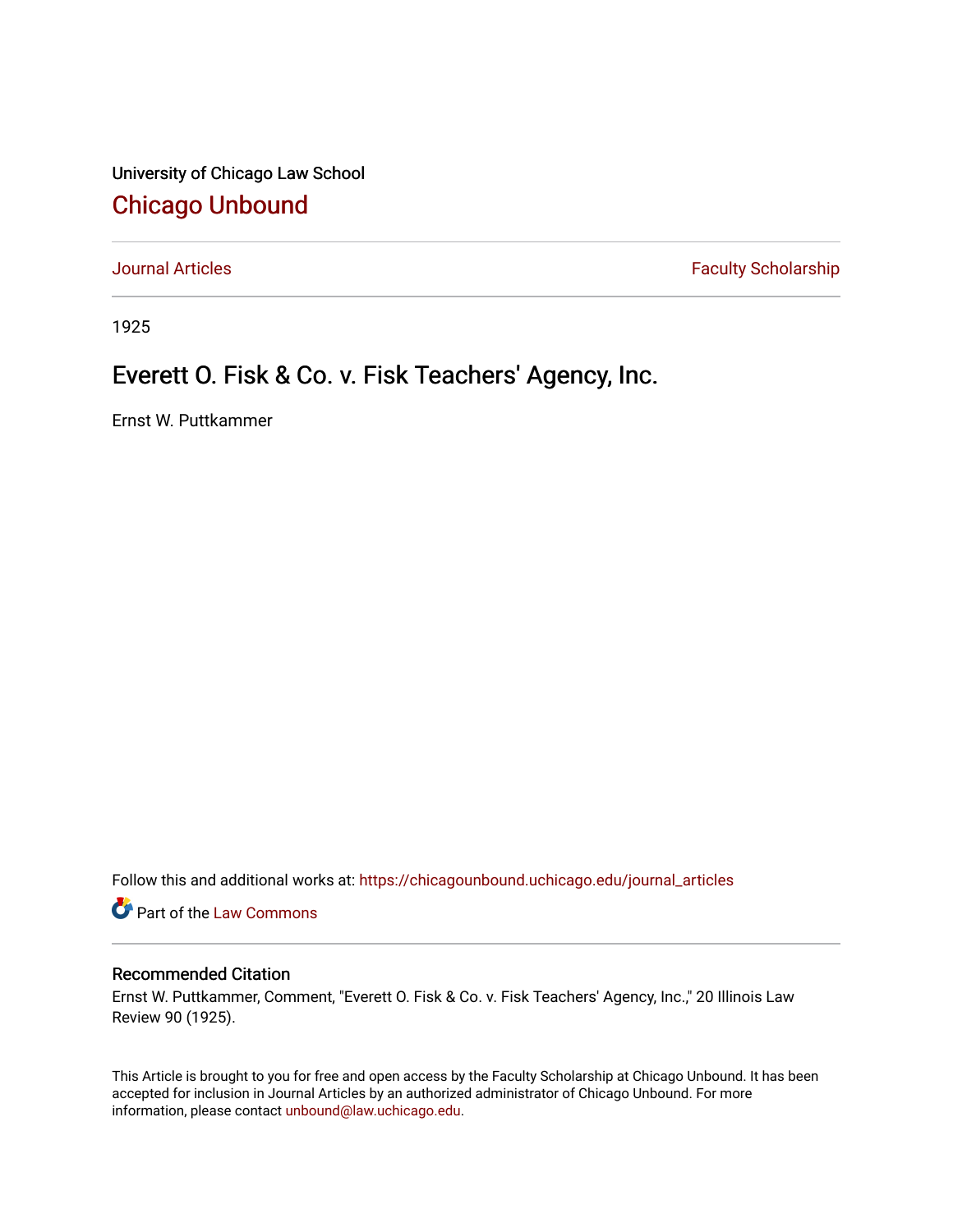In the course of the opinion in the principal case, the court suggests, obiter, that if the county had discovered the mistake before payment of the warrant to McGrath, and had refused to pay more than the amount for which the warrant should have been drawn, it would have had a good defense, pro tanto, in an action to recover the face value of the warrant. If Robertson were still solvent this would be true. But the court seems to imply that even if Robertson were insolvent the same result would follow. This, it is submitted, is inconsistent with the result reached in the actual case. In defending an action on the warrant, the county would have to ask the court, in effect, to rectify the mistake in the amount for which the warrant was drawn. And such a rectification of the warrant, before payment, would shift the loss from the county to McGrath just as effectually as would a judgment for the county, after payment-and just as inequitably.

## FREDERIC C. WOODWARD.

TRADE NAME-RIGHT TO EXCLUSIVE USE AFTER PERMITTING ITS **USE** BY OTHERS.- [Federal] In a recent federal case in Colorado' the plaintiff corporation brought suit to enjoin the use of a certain corporate name, claiming that it was its trade name. The plaintiff had been in business for many years, as an employment agency for teachers. It itself had only a few offices, but in many cities there were separate individuals conducting a similar business, with whom the plaintiff had contract connections. By these contracts the plaintiff permitted them to call themselves "Fisk Teachers' Agency," supplied them with stationery and office supplies, and included them in all the advertising done by it (which was extensive). In return each local office agreed to subject itself to the plaintiff's directions in its relations with other Fisk offices and to pay to the plaintiff a share of its earnings. The defendant, M. E. Shuck, operated a local office under such an agreement. During the lifetime of this agreement he refused any longer to be bound by it, and organized the defendant corporation as a competing business under the name of the Fisk Teachers' Agency, Inc. The plaintiff's bill having been dismissed, the present court affirmed the decision. The opinion first states that "a trade name cannot be assigned, except as an incident to the sale of the business and good-will in connection with which it has been used," and that therefore its use cannot be licensed to others. It then states that such use of the name, being under such an ineffective license, has caused it to lose all its distinctiveness as connected with the plaintiff. The remainder of the opinion expounds the law governing situations where the owner of a trade name has freely allowed all others to use it and has himself ceased to do so-all of it wholly obiter and in no wise called for by the present case, where the only users were persons with whom contracts had been made and where the plaintiff was

*<sup>1.</sup> Everett 0. Fisk & Co., Inc. v. Fisk Teachers? Agency, Inc.* (1924) 3 F. (2d) 7.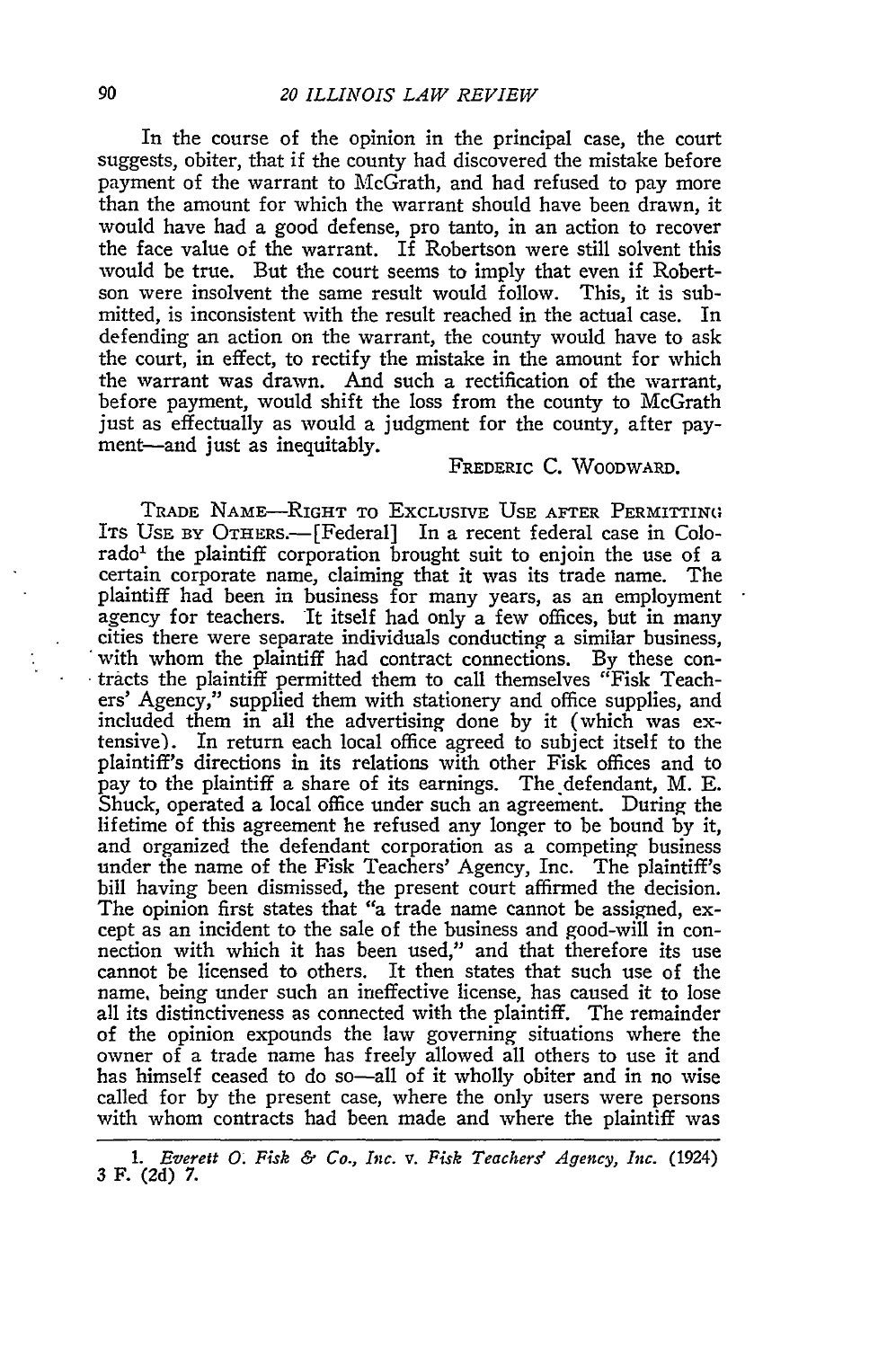active not only in using the name itself but also in prosecuting an alleged infringement.

No doubt the proposition is true that if the owner of a trademark or a trade name were to 'sell' to some other person the bare right to use that mark or name, without a sale of anything else, either tangible or intangible (such as his good-will, on going out of business himself), such an attempted sale would be of no effect at all. To uphold it would be directly to aid a fraud on the public who are induced by the mark or name to believe that they are buying the product of one who in fact no longer has anything to do with the product. It is a species of palming off the goods of one man as being those of another, differing from the ordinary instances of such palming off only in the fact that the person whose product they purport to be is himself allied to the falsifier, and not a victim.<sup>2</sup> It would seem to be equally true that where, instead of having a complete assignment of mark or name, we find a bare license to use it for a time, the same result would follow. So long as the license exists the palming off process would be precisely the same, and the objections, if fatal to the assignment, ought to be fatal to its more modest twin.<sup>3</sup> The sale or license being wholly ineffective, it may well be that the name or mark is entirely lost, so far as exclusive rights are concerned, since the users can assert that they have actually been doing nothing better than pirating it. On the other hand, it is also obviously true that where an entire business or good-will is sold, the exclusive use of a trade name may be sold also.4 It is likewise the case that where there has been a partial sale of the business-partial either as to extent of territory involved or as to the limited time during which the 'buyer' is to be permitted to carry on the business-the exclusive use of the trade name may be apportioned in the same manner as is the business which it characterizes.<sup>5</sup> This was forcefully shown in *Adam v. Folger*,<sup>6</sup> in which Folger permitted Adam to manufacture certain heaters under the former's patent and to call them by the trade name "Victor." The license was terminable at Folger's wish and was terminated by him. It was held that the right to use the trade name was thereby also terminated.7 A case even more like the principal one arose in Cali-

2. So far as the cases cited in the opinion are in point at all, it is this proposition that they establish.

*3. Lea* v. *New Home Sewing Machine Co.* (1905) 139 Fed. 732.

*4. Kidd v. Johnson* (1879) **100 U5.** S. 617; *Brewer v. Lamar* (1882) 69 Ga. *656.*

*5. Batcheller v. Thomson* (1899) 93 Fed. 660.

6. (1903) 120 Fed. 260.

7. Other cases to the same effect are Elliott Varnish Co. v. Sears, Roe-<br>buck & Co. (1915) 221 Fed. 797; American Thermos Bottle Co. v. Grant<br>(1922) 282 Fed. 426, affirming 279 Fed. 151; Hoffman v. Kuppenheimer & *Co.* (1910) 183 Fed. 597 ("If, then, the right to use the trade name may be assigned as an incident to a license to manufacture and sell under a patent, without prejudice to the interest of the assignor in the trade name, except as affected by the terms of the assignment, manifestly the defendants, having lost all rights under the assignment, may no longer use the trade name or mark and complainants have become reinvested with full title"); *Waterproofing Co. v. Hydrolithic Cement Co.* (1912) 138 **N.** Y. Supp. **265** ("If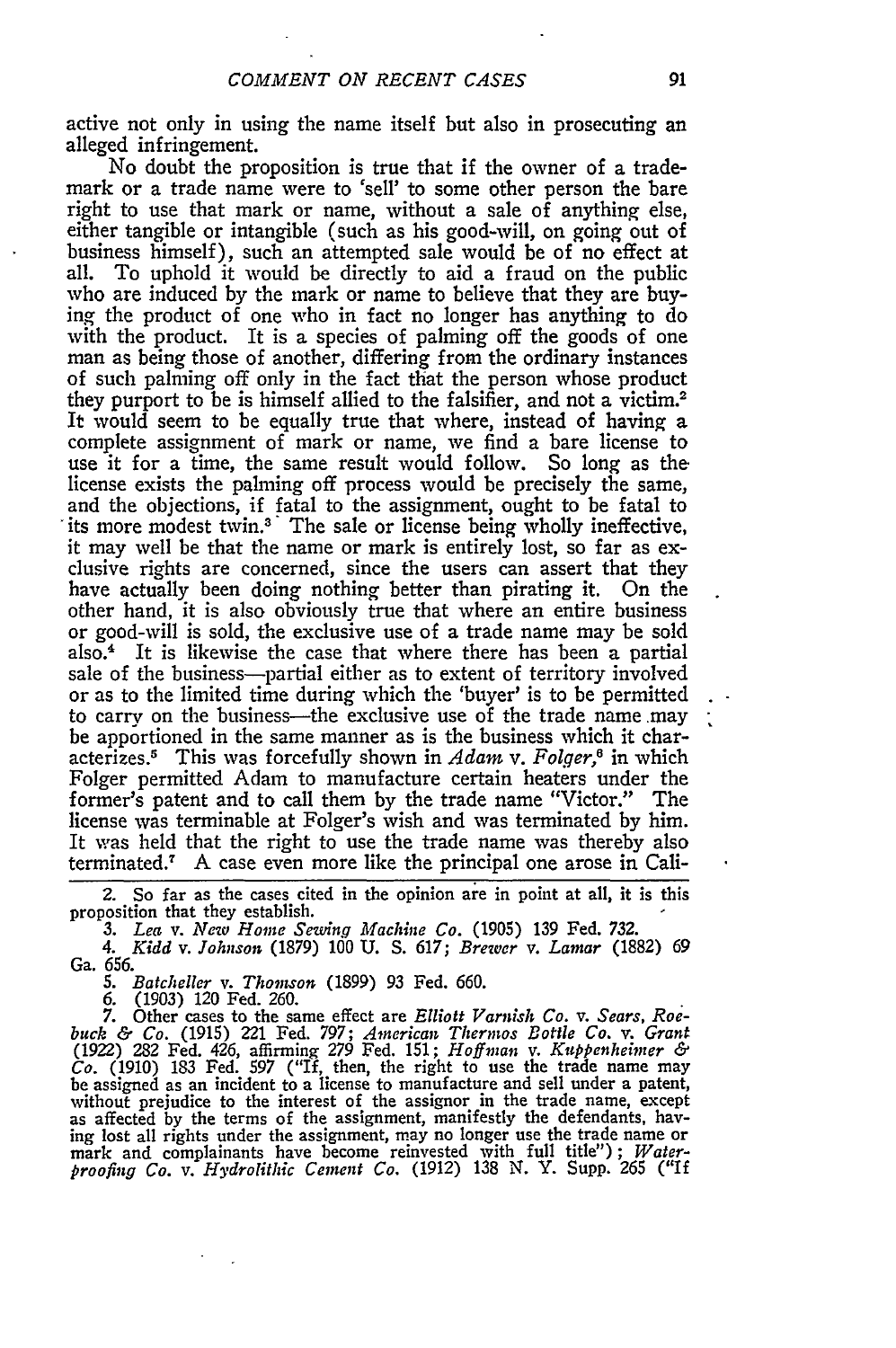fornia,<sup>8</sup> where the complainant was conducting a state-wide fur business under a trade name. He permitted the defendant, his brother, to open a retail store in one city under that name. It was held that on withdrawal of the license to use the name its exclusive use once more became the property of the complainant, and that the defendant, who had meanwhile incorporated under that name, should be enjoined from using it.

It is true then that permitting another to use one's trade name does not necessarily open the flood gates and involve a helplessness thereafter to protest against any use of it by others. It depends on the situation in which the question is raised, and whether or not the user is employing it in a manner merely ancillary to the business which he has permanently or temporarily taken over from the owner. Applying this reasoning to the instant facts, the plaintiff did turn over to independent persons the business to be done in a certain territory for a specified period of years. That each such person might be safe from opposition in his territory it required of each one that he submit to its decision all questions covering his relationship with other offices. Even in the details of office management the plaintiff exercised a detailed supervision, and its close interest in each branch business was cemented by the requirement that it was to do all the advertising for the entire chain, featuring each member alike. For all of this it was to receive a definite proportion of the cash receipts. There was by no means a mere sale of a trade name in gross, but an involved apportionment of business between closely allied parties to which the use of the name was simply ancillary, and to the continuation of which it was sharply limited. This relation having ceased, all the rights derived from it, whether the use of the name or any others, ceased also.

Taking this view, discussion is necessary as to a point which under the view adopted **by** the principal case need not be considered. Equity will not lend its aid where the complainant is using such a trade name as will deceive or defraud the public. It will not **by** its aid give to one person the exclusive privilege to practice such a fraud. Were the plaintiff's advertisements listing all the offices, without any indication that they were not owned **by** it, such a fraud as to disentitle it to relief ? -Before examining the question it might be said that such solicitude for the public comes with bad grace from the defendant, who certainly had no connection any longer with any Fisk and who could only have been induced to adopt that name because of his shrewd appreciation of the conclusions which a mistaken public would draw from it. That the alleged wrongdoing of one person justifies the similar wrongdoing of another is a doctrine always more appealing to the second wrongdoer than to the impartial outsider. But the question remains whether there had been any material misrepresentation **by** the plaintiff. It would seem

Winslow merely licensed the company to use 'Hydrolithic' in connection with selling cement manufactured pursuant to his secret formula, then on the termination of the license he would have the right to resume the use of bo

*<sup>8.</sup> Benioff v. Benioff* (1923 D. C. of App., Cal.) *222* Pac. **835.**